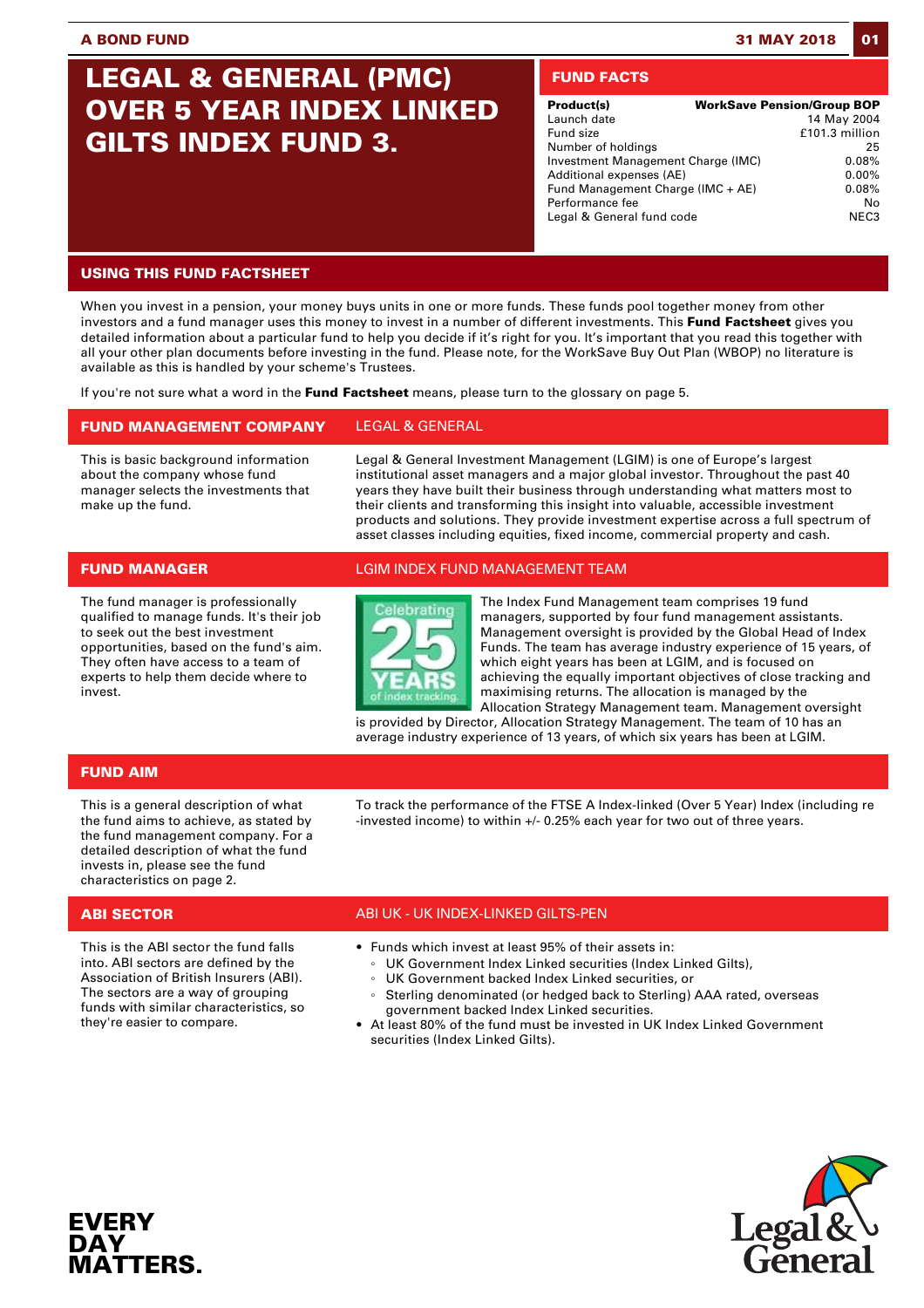### **FUND SPECIFIC RISKS**

Each fund carries some risks specific to the type(s) of assets it invests in. The fund specific risks for this particular fund can be found below.

**Fixed interest securities** Investment returns on fixed interest securities – corporate and government bonds, and other types of debt - are particularly sensitive to trends in interest rate movements and inflation. Their values are likely to fall when interest rates rise. Such falls may be more pronounced in a low interest rate environment and longer dated fixed interest securities will fall by more than short dated fixed interest securities.

**Risk of issuer becoming less secure** The financial strength of a company or government issuing a fixed interest security (such as a bond or other types of debt) determines their ability to make some or all of the payments they are committed to. If their financial strength weakens, the chances of them not making payments increases, which could reduce the value of your investment.

**Concentration of investments** Most funds have lots of individual investments, so don't rely upon the performance of just a few. The whole of this fund, or a large part of it, has relatively few individual investments. This means that a fall in the value of an individual investment can have a major impact on the overall performance of the fund.

**Delayed repayment** This fund is able to delay paying out, which may mean that you have to wait to get your money. A delay may happen when market conditions mean it is difficult for the fund manager to cash in investments to pay out to investors.

For example, a fund with investments in commercial properties may find they may take time to sell. Whilst waiting to complete on the sale of properties, the fund manager may suspend making payments to investors who want to cash in.

The fund can only delay paying out if it is in the interests of all investors.

### **FUND PERFORMANCE AS AT 31 MAY 2018**

The graph opposite shows how the fund has performed over the last five years (or since the fund launched) compared with the fund's ABI sector average. The first table shows the total percentage change, over one, three and five years. The second table shows performance for 12-month periods over the last five years, to the end of the last quarter.

**NOTES:** Please bear in mind that past performance is not a guide to future returns. The value of your investment and any income taken from it is not guaranteed and may go up and down. You could get back less than you invest.

#### **The performance provided for the fund is:**

- Is after all fund charges have been taken, and
- assumes all income generated by the investments remains in the fund.

#### **Also:**

- The sector values are based on the selling price of units published by all the funds in that ABI sector.
- The values do not take account of any product charges. You can find more information about our charges in the Members' Policy Booklet.



|                   | 1 year  | 3 years | 5 years |
|-------------------|---------|---------|---------|
| <b>Fund</b>       | $-1.97$ | 25.68   | 45.17   |
| <b>ABI</b> sector | $-2.14$ | 21.52   | 38.16   |

### **ANNUAL FUND PERFORMANCE TO LAST QUARTER (%)**

| 12 months to      |         |       |         | 31 Mar 14 31 Mar 15 31 Mar 16 31 Mar 17 31 Mar 18 |      |
|-------------------|---------|-------|---------|---------------------------------------------------|------|
| <b>Fund</b>       | $-4.87$ | 23.23 | $-0.04$ | 21.81                                             | 0.90 |
| <b>ABI</b> sector | $-4.43$ | 19.59 | 0.08    | 19.38                                             | 0.10 |

Performance data source: Lipper.

| <b>FUND IDENTIFIERS</b> |  |  |  |  |  |  |
|-------------------------|--|--|--|--|--|--|
|-------------------------|--|--|--|--|--|--|

These are unique codes used to identify a fund. You may find these codes useful if you intend to use financial websites to look up this fund.

| <b>ISIN code</b>  | GB00B3RQR779 |
|-------------------|--------------|
| <b>SEDOL</b> code | B3ROR77      |
| <b>MEX</b> code   | LGAACD       |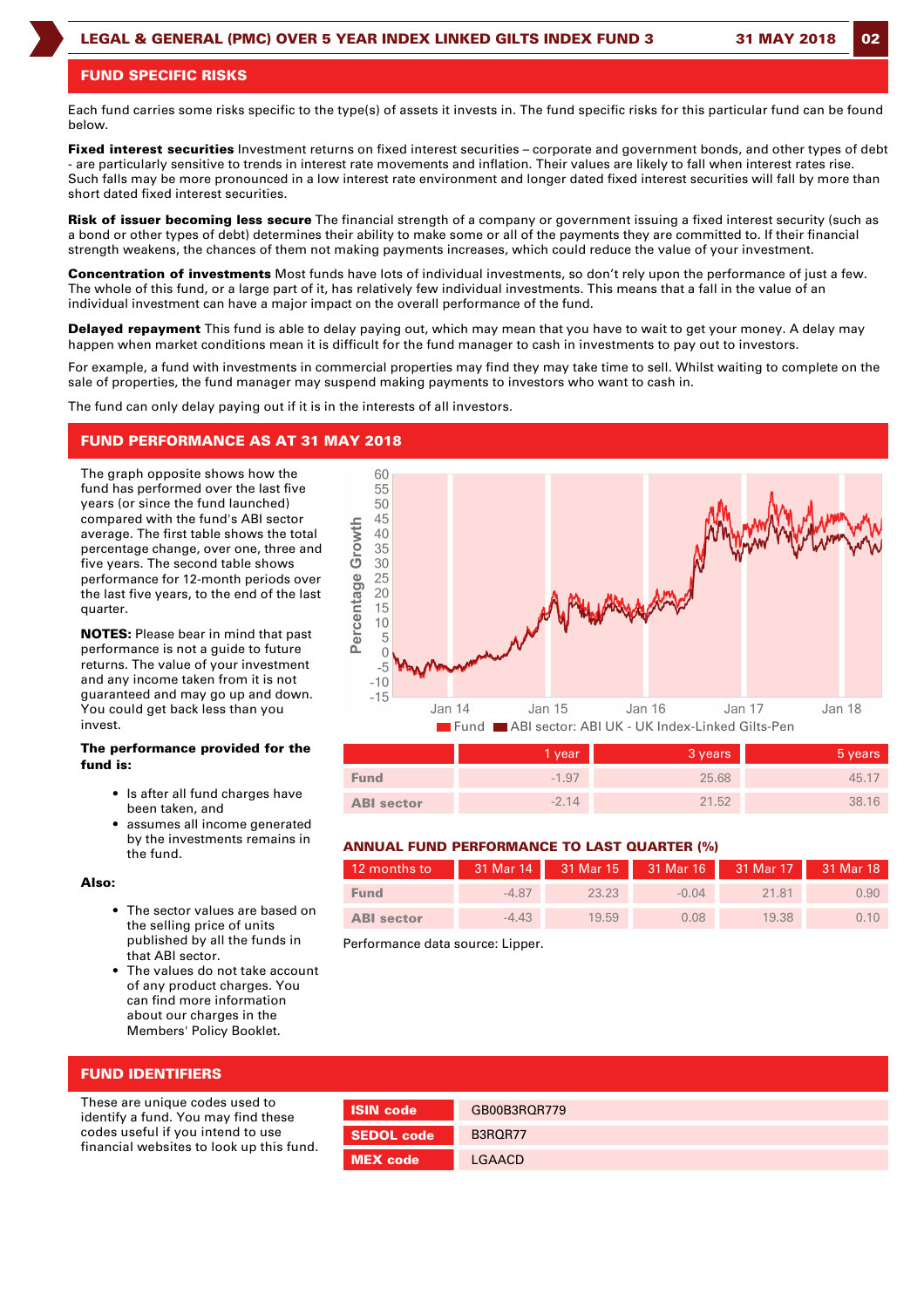

The financial strength of the bonds the fund currently invests in. The higher the rating the more likely the bond issuer is to repay the interest or loan. The ratings range from AAA, the highest grade, to C, the lowest grade.

 $\mathsf{AA}$  . The contract of the contract of the contract of the contract of the contract of the contract of the contract of the contract of the contract of the contract of the contract of the contract of the contract of th CASH AND EQUIVALENTS **AND EQUIVALENTS CASH AND EQUIVALENTS**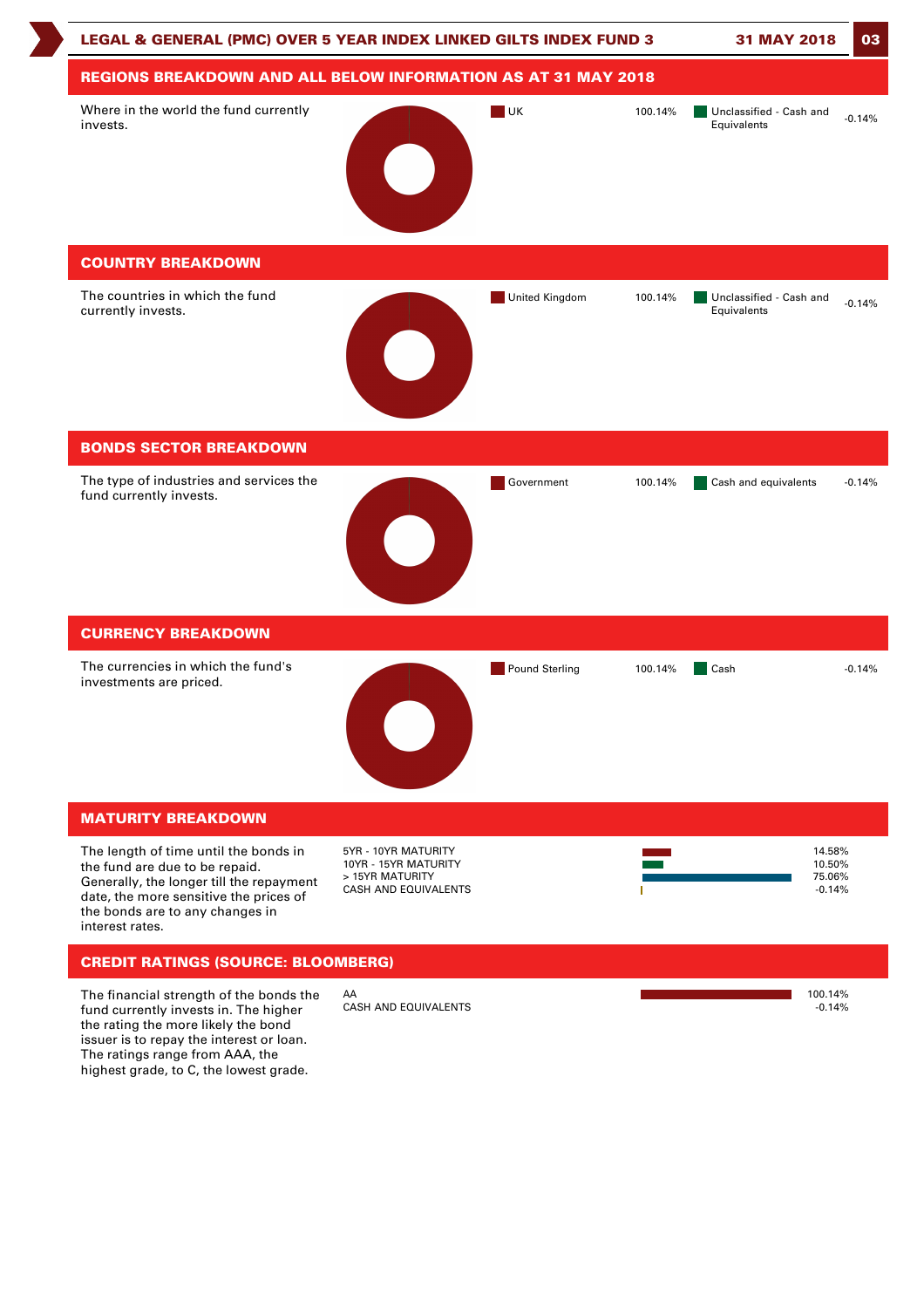# **TOP 10 HOLDINGS**

The highest valued single holdings in the fund.

| Holding                                | <b>Sector</b>                | %      |
|----------------------------------------|------------------------------|--------|
| 1¼% Index-linked Treasury Gilt 2055    | Bonds                        | 6.01%  |
| 0 3/8% Index-linked Treasury Gilt 2062 | Bonds                        | 5.51%  |
| 0 1/8% Index-linked Treasury Gilt 2068 | Bonds                        | 5.48%  |
| 01/2% Index-linked Treasury Gilt 2050  | Bonds                        | 4.95%  |
| 1 1/8% Index-linked Treasury Gilt 2037 | <b>Bonds</b>                 | 4.93%  |
| 0¾% Index-linked Treasury Gilt 2047    | Bonds                        | 4.88%  |
| 0 5/8% Index-linked Treasury Gilt 2040 | <b>Bonds</b>                 | 4.82%  |
| 0 1/8% Index-linked Treasury Gilt 2044 | Bonds                        | 4.65%  |
| 0 5/8% Index-linked Treasury Gilt 2042 | <b>Bonds</b>                 | 4.60%  |
| 1¼% Index-linked Treasury Gilt 2027    | <b>Bonds</b>                 | 4.42%  |
|                                        | Percentage of fund in top 10 | 50.25% |